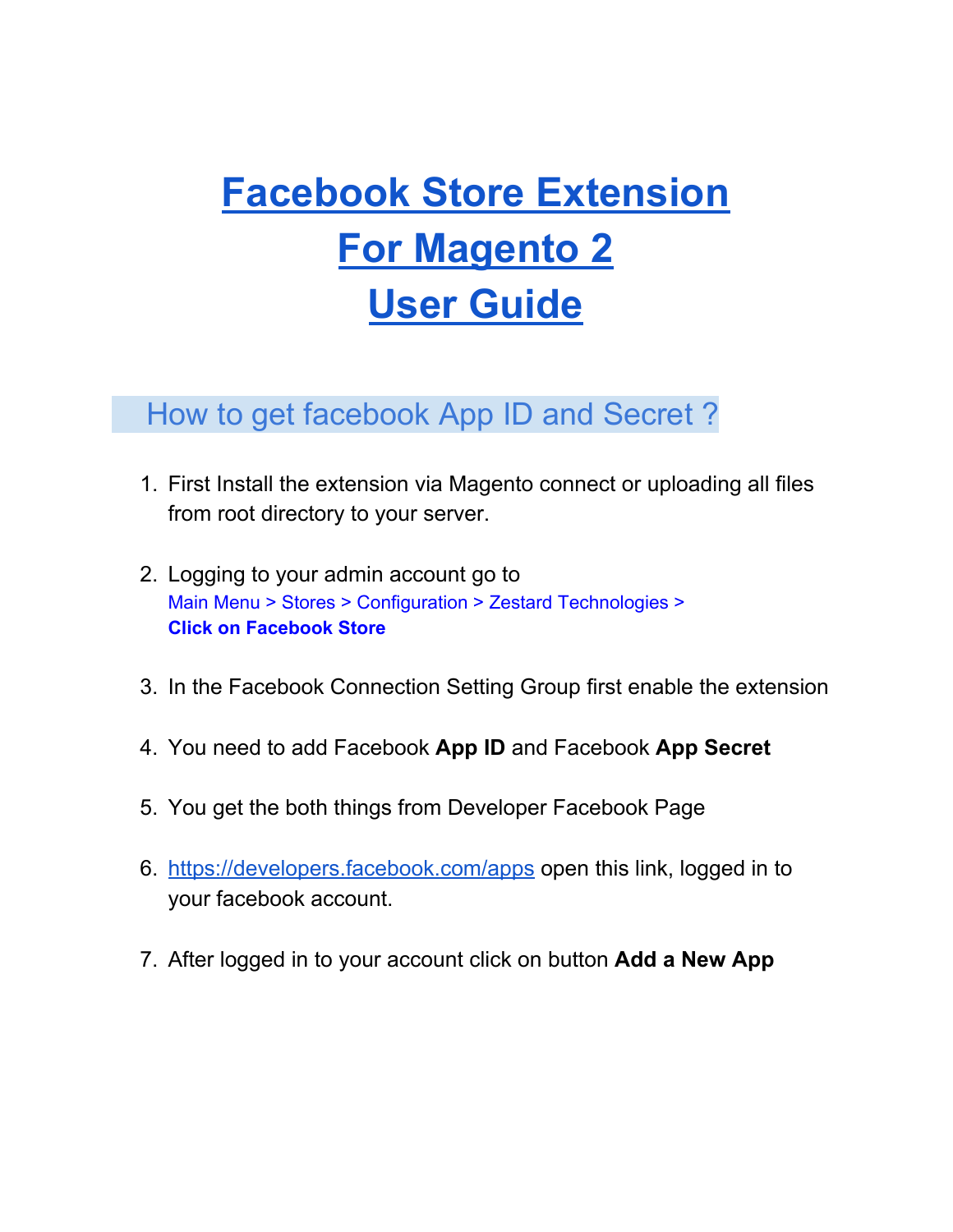| Videos | Search | My Apps $\blacktriangledown$ |  |
|--------|--------|------------------------------|--|
|        |        | + Add a New App              |  |
|        |        |                              |  |

8. Fill the details on the form

| Get started integrating Facebook into your app or website |  |
|-----------------------------------------------------------|--|
| Display Name                                              |  |
| The name you want to associate with this App ID           |  |
| <b>Contact Email</b>                                      |  |
| Used for important communication about your app           |  |
|                                                           |  |

9. After Filling the form your app was created just Click on Dashboard at top left side. You get the Facebook **App ID** and **App Secret**

| <b>Dashboard</b>  |
|-------------------|
| Settings          |
|                   |
|                   |
| <b>App Review</b> |
| <b>PRODUCTS</b>   |
| + Add Product     |
|                   |
|                   |
|                   |
|                   |
|                   |
|                   |
|                   |
|                   |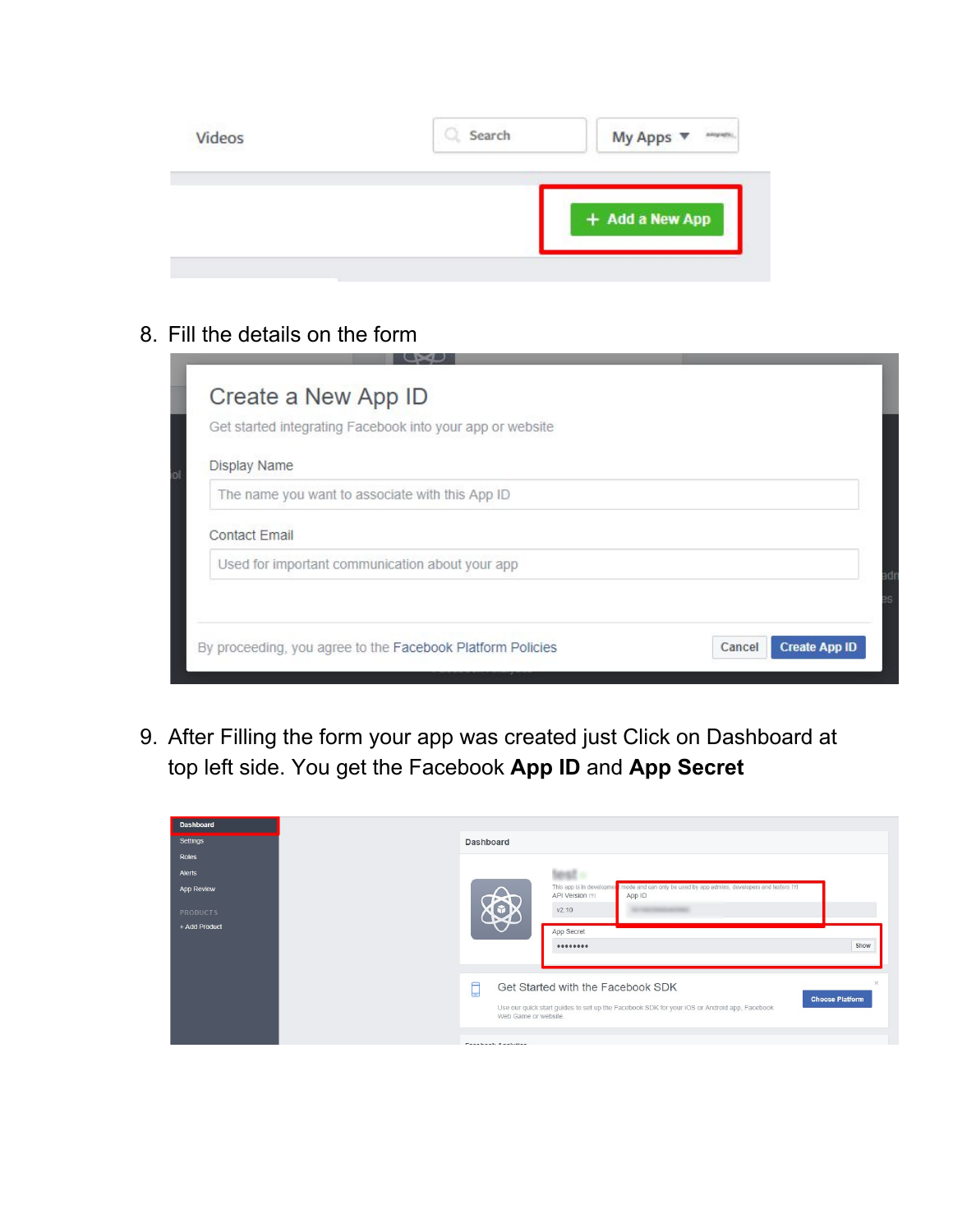### 10. Just copy the Facebook App ID and App Secret and paste to the **Facebook Connection Settings Fields.**

| <b>Module Enable</b><br>[global]            | Yes | $\overline{\phantom{a}}$ |
|---------------------------------------------|-----|--------------------------|
| <b>Facebook App ID</b><br>[store view]      |     |                          |
| <b>Facebook Canvas Page</b><br>[store view] |     |                          |
| <b>Facebook App Secret</b><br>[store view]  |     |                          |

## How to Setup Facebook Store ?

**1.** To Setup the Facebook Store Just logged in to your developer facebook account and open the App.

<https://developers.facebook.com/apps>

**2.** Click on the **Settings** on the top left side, On the bottom right side press the **Add Platform** button.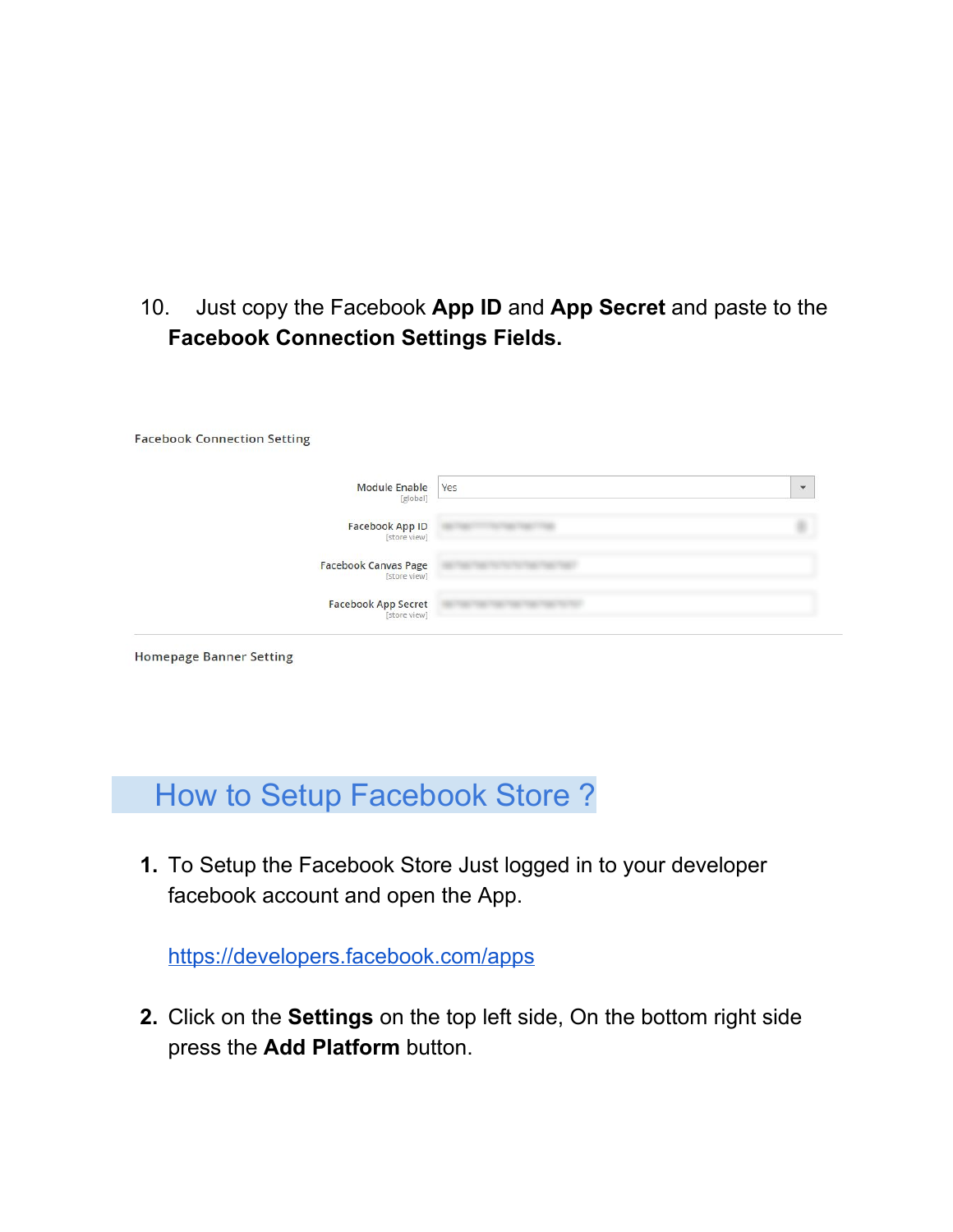|                                                 | test@gmail.com                                    |
|-------------------------------------------------|---------------------------------------------------|
| Privacy Policy URL                              | <b>Terms of Service URL</b>                       |
| Privacy policy for Login dialog and App Details | Terms of Service for Login dialog and App Details |
| App Icon (1024 x 1024)<br>÷<br>1024 x 1024      | Category<br>Choose a Category v                   |
|                                                 | + Add Platform                                    |

3. Select **Facebook Web Games** on the popup

| <b>Facebook Web Games</b> | Website  | ios  | Android             |
|---------------------------|----------|------|---------------------|
|                           |          |      |                     |
| <b>Windows App</b>        | Page Tab | Xbox | <b>Play Station</b> |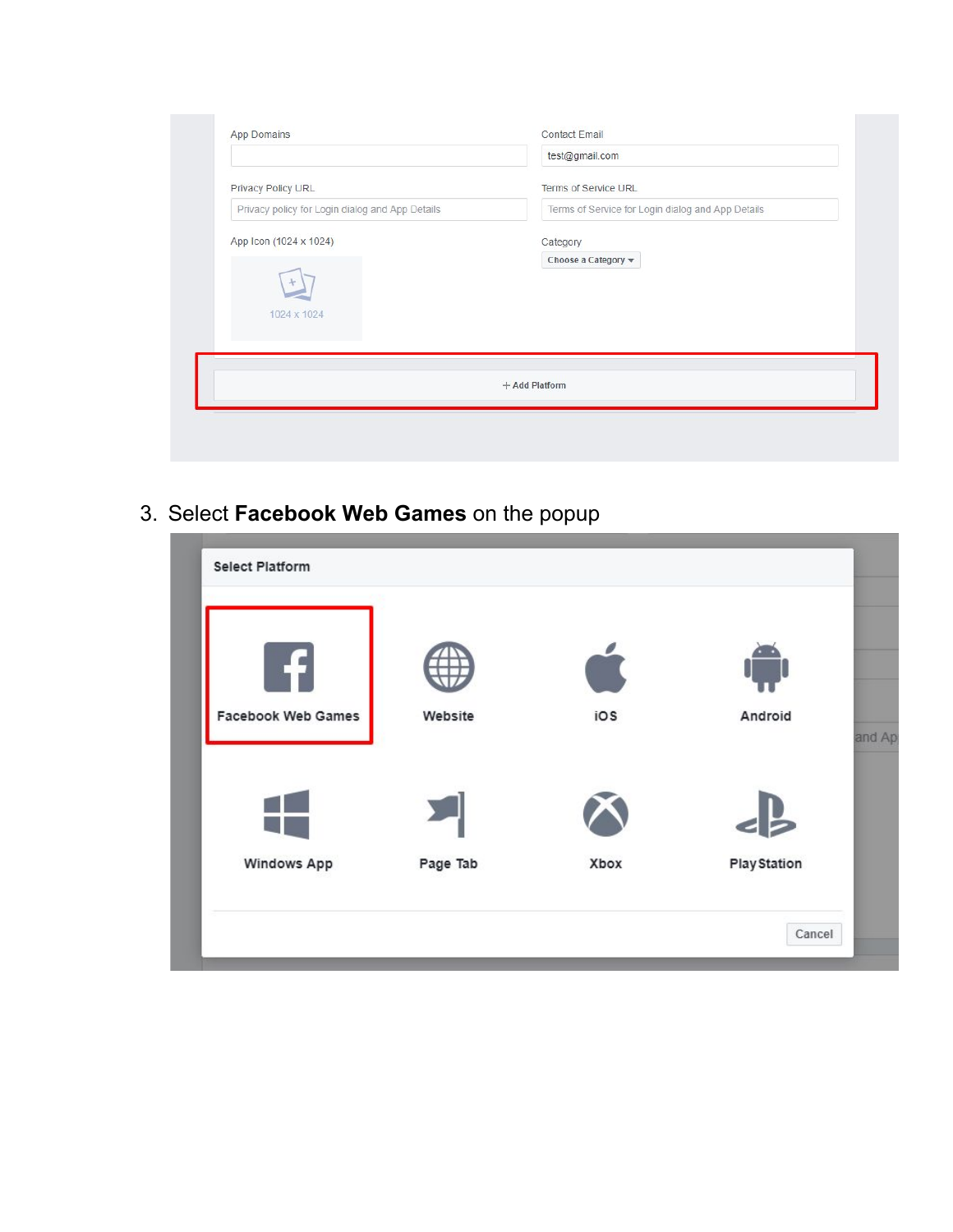4. Add your site URL in the **Facebook Web Games URL** and save the settings.

| <b>Facebook Web Games</b> |                                                                                                                                                                     | <b>Quick Start</b> | $\times$ |
|---------------------------|---------------------------------------------------------------------------------------------------------------------------------------------------------------------|--------------------|----------|
|                           | Facebook Web Games Page URL                                                                                                                                         |                    |          |
| No                        | Legacy Unity Integration<br>Unity Web Player Install Flow<br>$\mathsf{No}$<br>Enable usage of legacy Facebook Unity SDK<br>Enable the Unity Web Player install flow |                    |          |
| No.                       | WebGL<br>Implemented in WebGL                                                                                                                                       |                    |          |
|                           | Facebook Web Games URL (https)                                                                                                                                      |                    |          |
|                           |                                                                                                                                                                     |                    |          |
|                           | https://www.zestardshop.com/                                                                                                                                        |                    |          |
| Mobile Site URL           |                                                                                                                                                                     |                    |          |
|                           | URL of your mobile site                                                                                                                                             |                    |          |
| Yes                       | Auto Targeting for App Notifications<br>Enable App Notification Auto Targeting.                                                                                     |                    |          |
| Yes                       | Live Chat<br>Enable Live Chat among all players of your<br>game.                                                                                                    |                    |          |
| <b>No</b>                 | Canvas Fixed Width<br>"Yes" sets canvas width to 760 px.                                                                                                            |                    |          |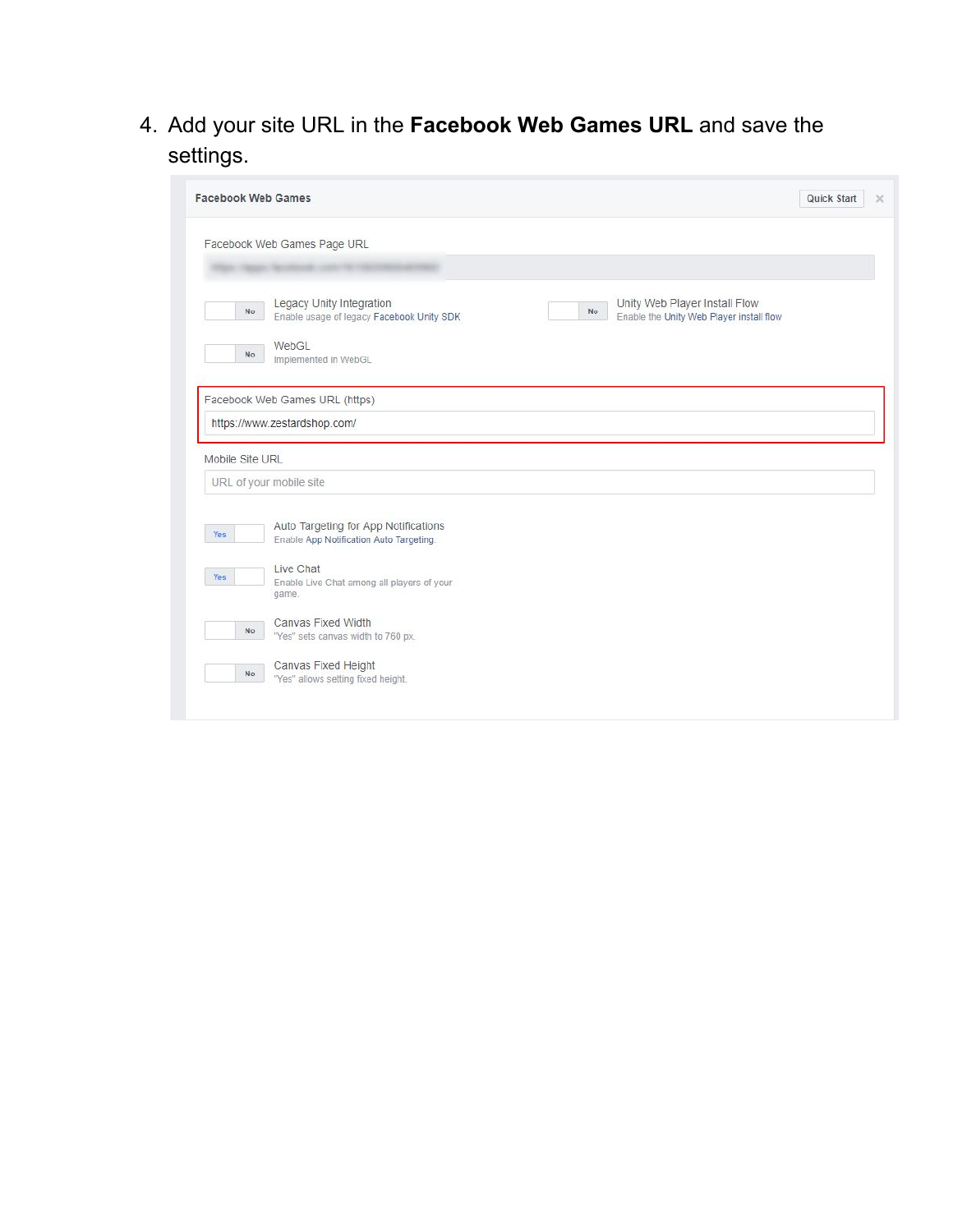

5. After again press the **Add Platform** button and choose **Website.**

6. Add your website URL in the box save the settings.

| Site URL                    |                |  |
|-----------------------------|----------------|--|
| https://www.zestardshop.com |                |  |
|                             |                |  |
|                             | + Add Platform |  |
|                             |                |  |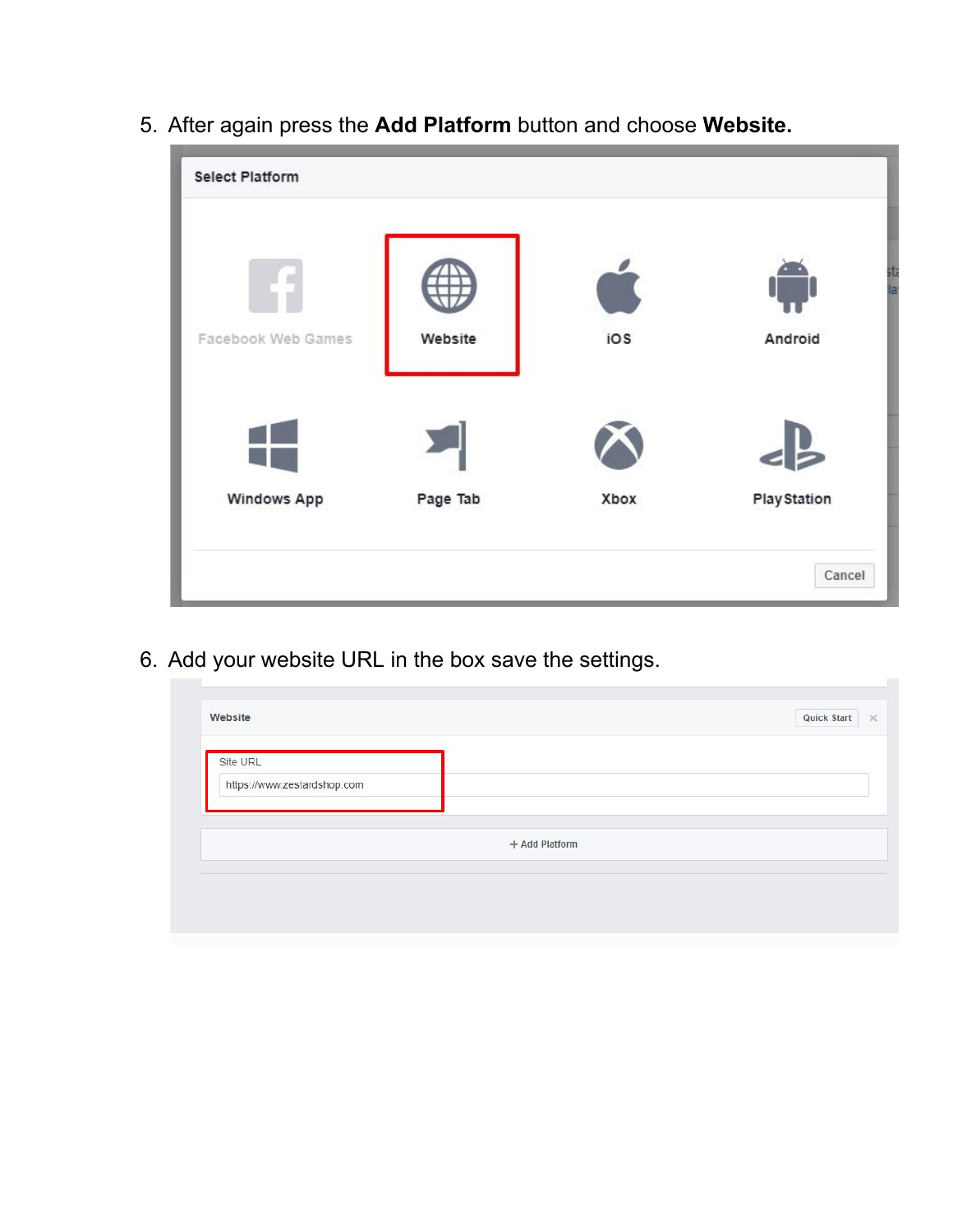**Select Platform** 

7. After again press the **Add Platform** button and choose **Page Tab.**



8. In **Secure Page Tab URL** add URL like below example https://[YOURDOMAIN.com]/facebookstore/index/index/

Just add the below text after the domain /facebookstore/index/index/

And save the settings.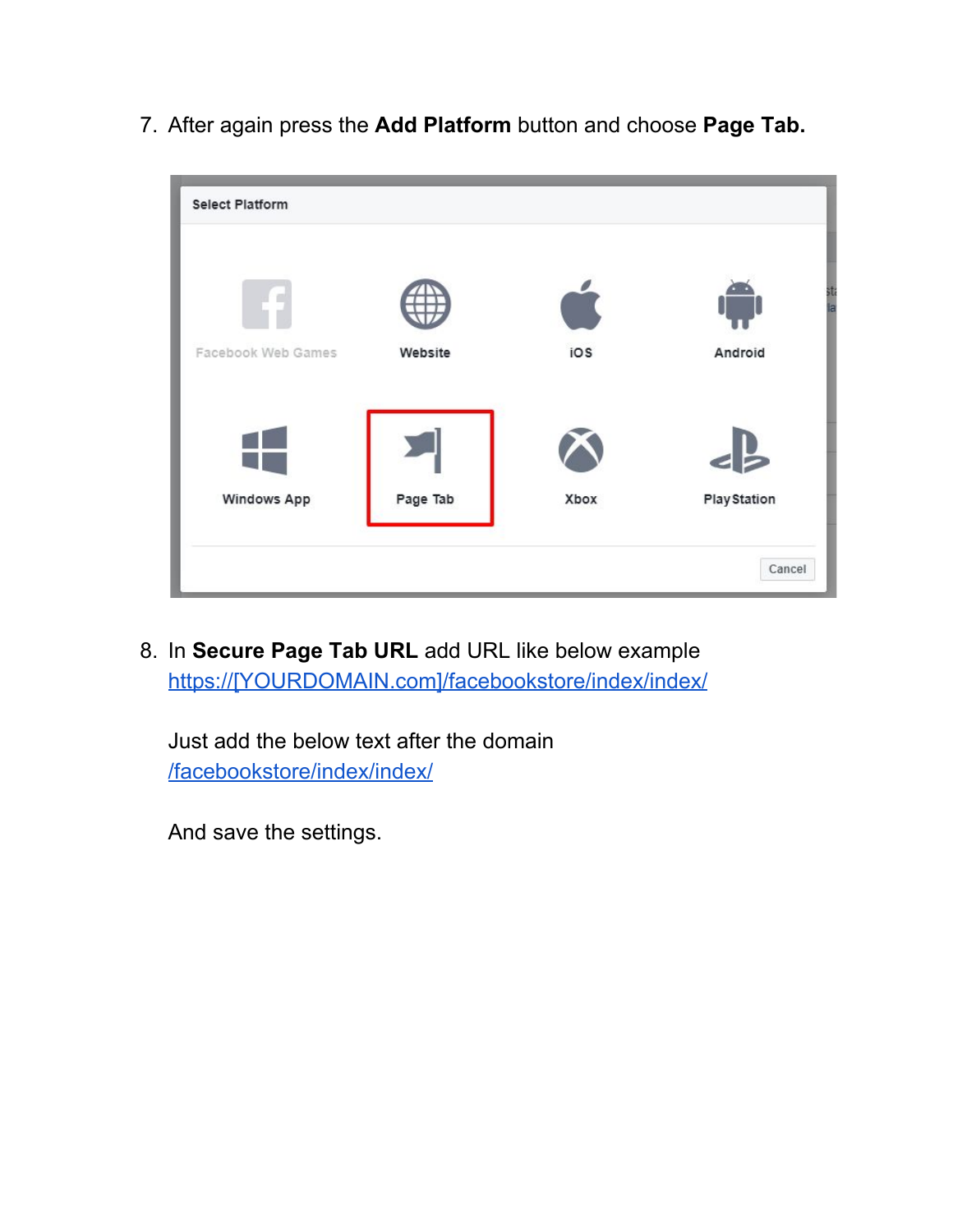9. Then You need to **Create a Facebook Page**

Go to **https://www.facebook.com/pages/create/** and log in with your Facebook credentials. Select the type of Page. Here you will be selecting Local Business or Place. Choose the category from the drop down, give your address details and click **'Start'** button.



#### <sup>2</sup> Create a Page

Give your brand, business or cause a voice on Facebook and connect with the people who matter to you. It's free to set up. Just choose a Page type to get started.

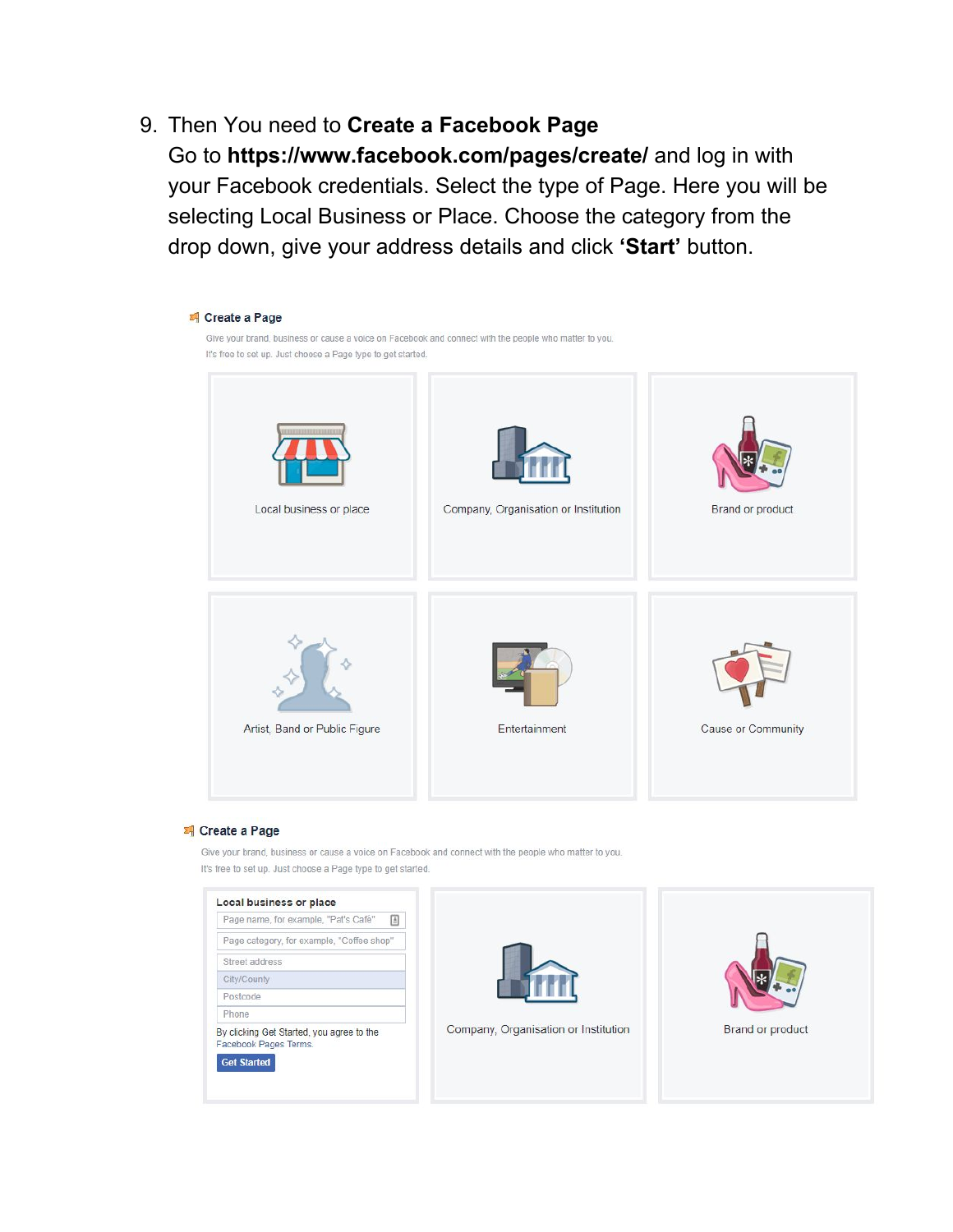- 10. Now your page has been created successfully
- 11. Now open your root directory and just follow the path "**app/etc/env.php**" open env.php file.
- 12. Then just find the below code. 'x-frame-options' => 'SAMEORIGIN'

And replace with below code 'x-frame-options' => 'ALLOW-FROM <https://www.facebook.com/>'

after replace the code just save file.

**Note:** if you face any issue regarding file so please contact on below Email Id: **support@zestard.com.**

- 13. Now logging to your Magento Admin panel System > Tools > Cache management > **Click on Flush Magento Cache button**
- 14. To configure your tab with your page, Please do the below changes in the **URL** and **RUN** that **URL** in new browser tab

**https://www.facebook.com/dialog/pagetab?app\_id=YourAppID&redirect\_uri=http:// YourDomain. com/index.php/facebookstore/index/index**

- 15. From above URL change the **YouAppID** to your App ID and change the **YourDomain.com** to your site Domain
- 16. Kindly run this URL in your address bar.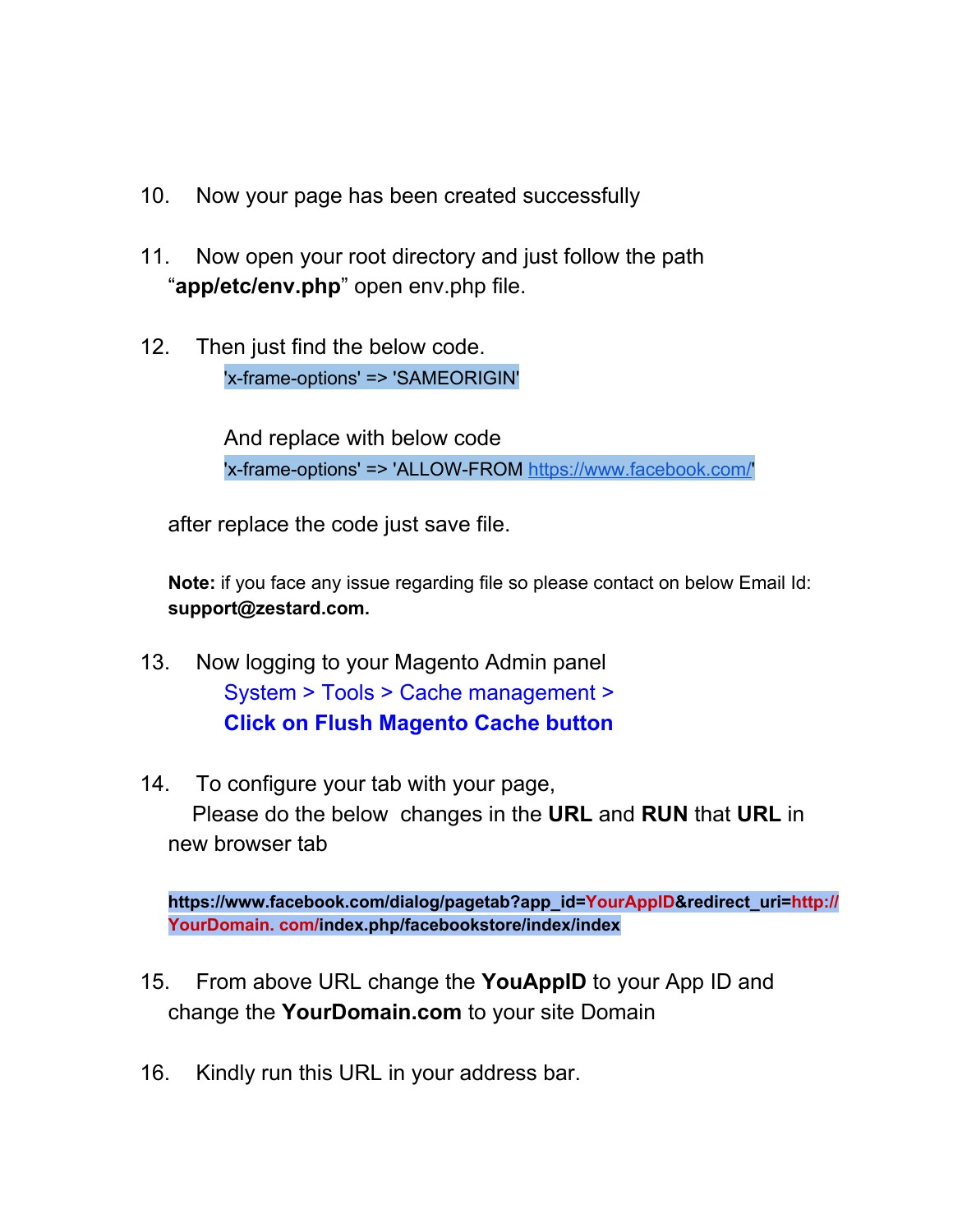17. Now your Tab configuration window will open see below screen.



- 18. Now click the **"choose Facebook Pages"** from dropdown and select the page where you want to display the tab.
- 19. You will be redirected to your **Facebook page**, there you will be able to see the tab created by you.
- 20. Click on the tab, to see the products on the facebook tab.